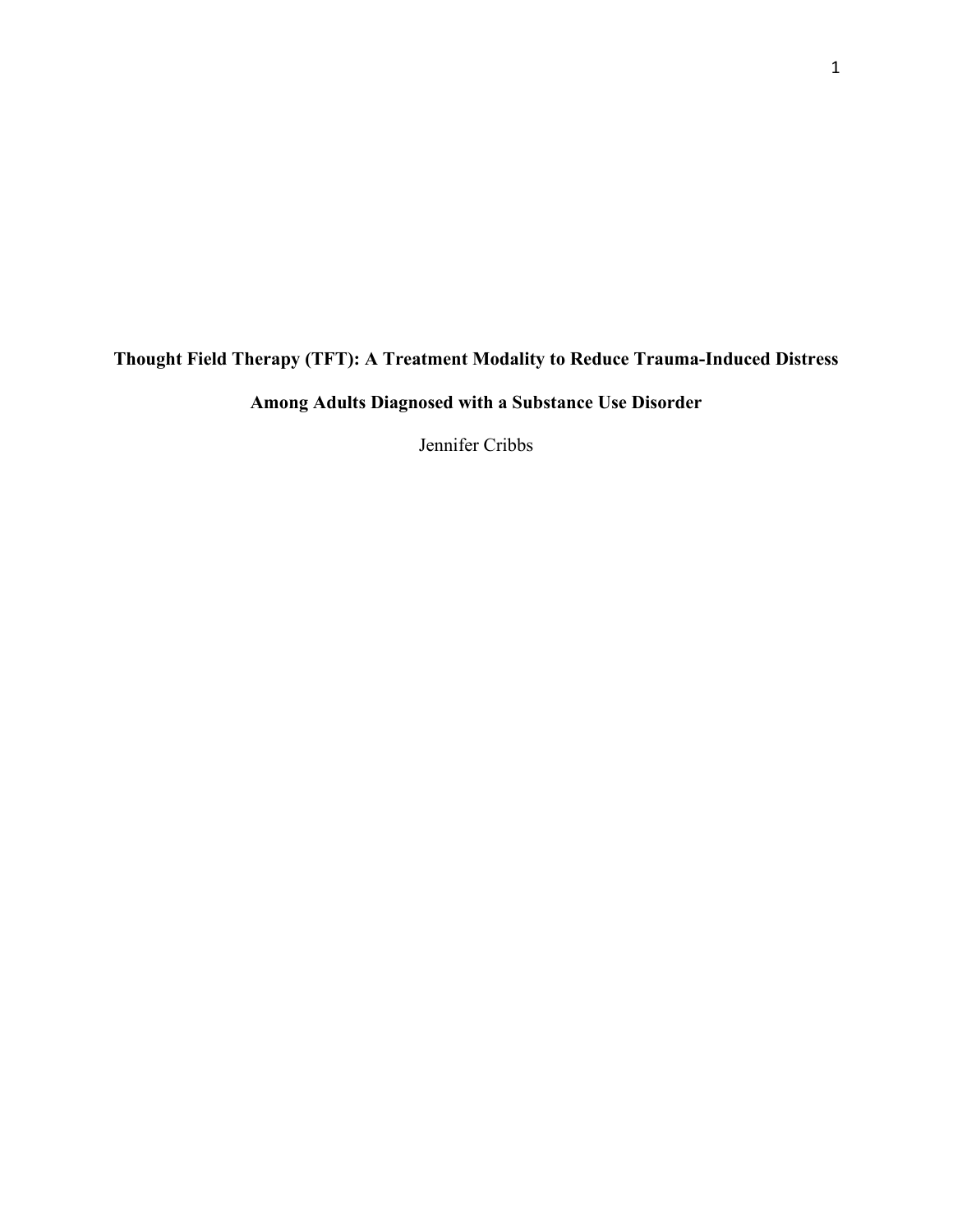## **Abstract**

Thought Field Therapy (TFT) is promising psychotherapy approach based on its ability to rapidly relieve human suffering. Drawing from information gathered at SpiritLife Inc., an inpatient drug and alcohol rehabilitation facility, this research examines the effects of a TFT intervention on individuals who have been diagnosed with a substance use disorder (SUD) and were experiencing distress related to a trauma. This study found that 100% of participants experienced a reduction in distress symptoms post-intervention.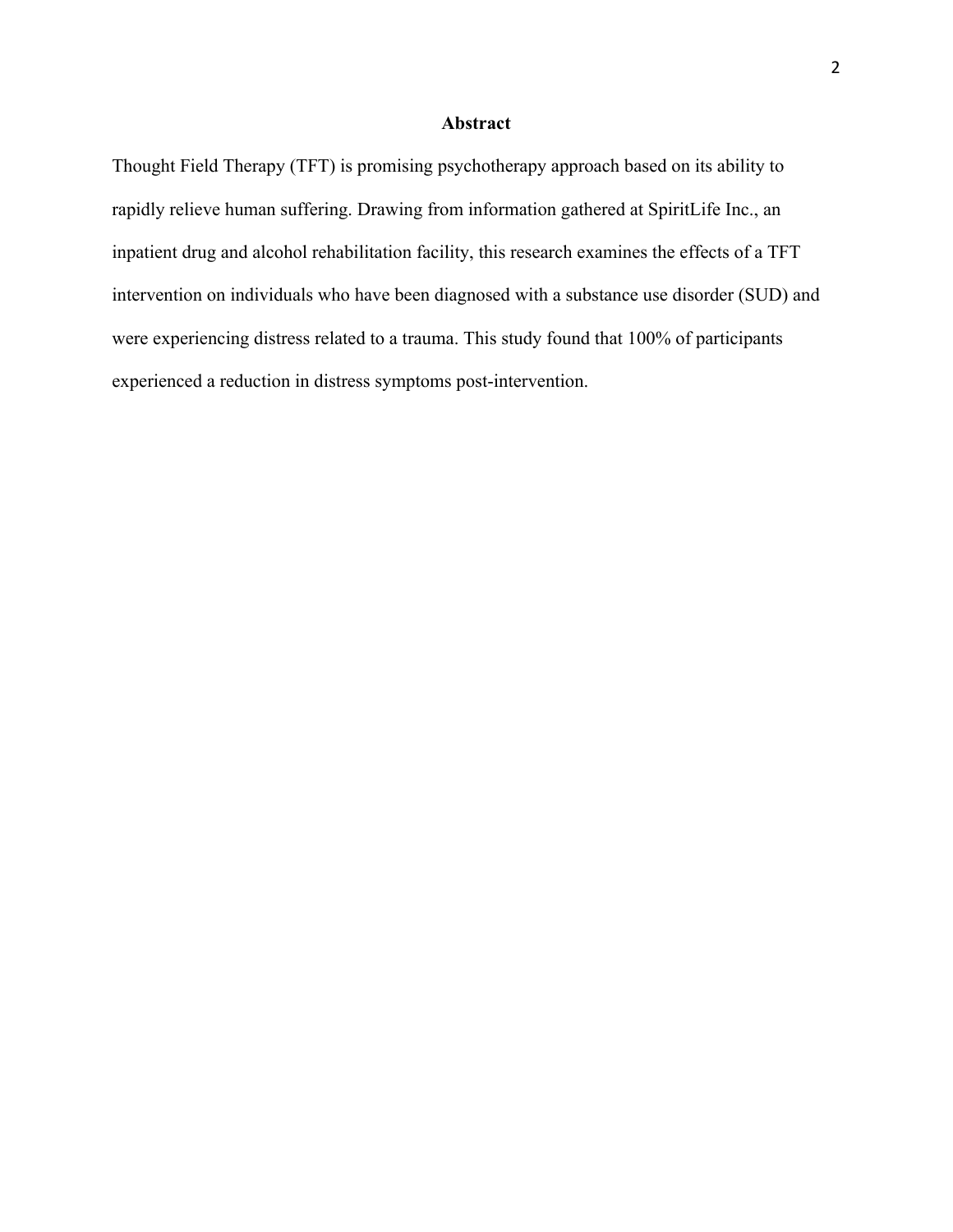#### **1. Objectives and Background of the Paper**

#### **1.1. Introduction**

Two social issues that impact individuals and families across the nation are: (1) exposure to trauma and (2) substance abuse. Social workers are often working on the front lines to provide treatment that can help guide and empower these individuals to improve their quality of life. Among various treatment options for trauma and substance abuse, Thought Field Therapy (TFT), has been gaining traction over the years. TFT is an energy-based psychotherapy that reduces physiological distress by correcting the imbalances of energy flow in the body (Good Therapy, 2022).

Across the nation, trauma is the number one cause of death for people from age 1-46 and the annual toll is approximately \$4.2 trillion (Coalition for National Trauma Research, 2020). Similarly, substance abuse is a major problem affecting approximately 21 million Americans (National Center for Drug Abuse Statistics, 2022). Studies suggest that the exposure to trauma can wreak havoc in individuals both physically and emotionally (Bray, 2006). Often, experiencing a traumatic event leads directly to substance use as a method to cope. TFT is an appealing approach because this treatment is quick, noninvasive, and economical. Moreover, it can be used in conjunction with other modalities to compliment any traditional treatment being provided. TFT is proving to be an innovative and effective psychotherapy tool that can be used to treat trauma, anxiety, PTSD, substance abuse, stress, and many other disorders (Connolly, 2022).

Considering the complexity of trauma and substance use disorders, using a holistic approach is important. For example, there are decades of research that has found a direct link between the exposure of a traumatic event and the development of a substance use disorder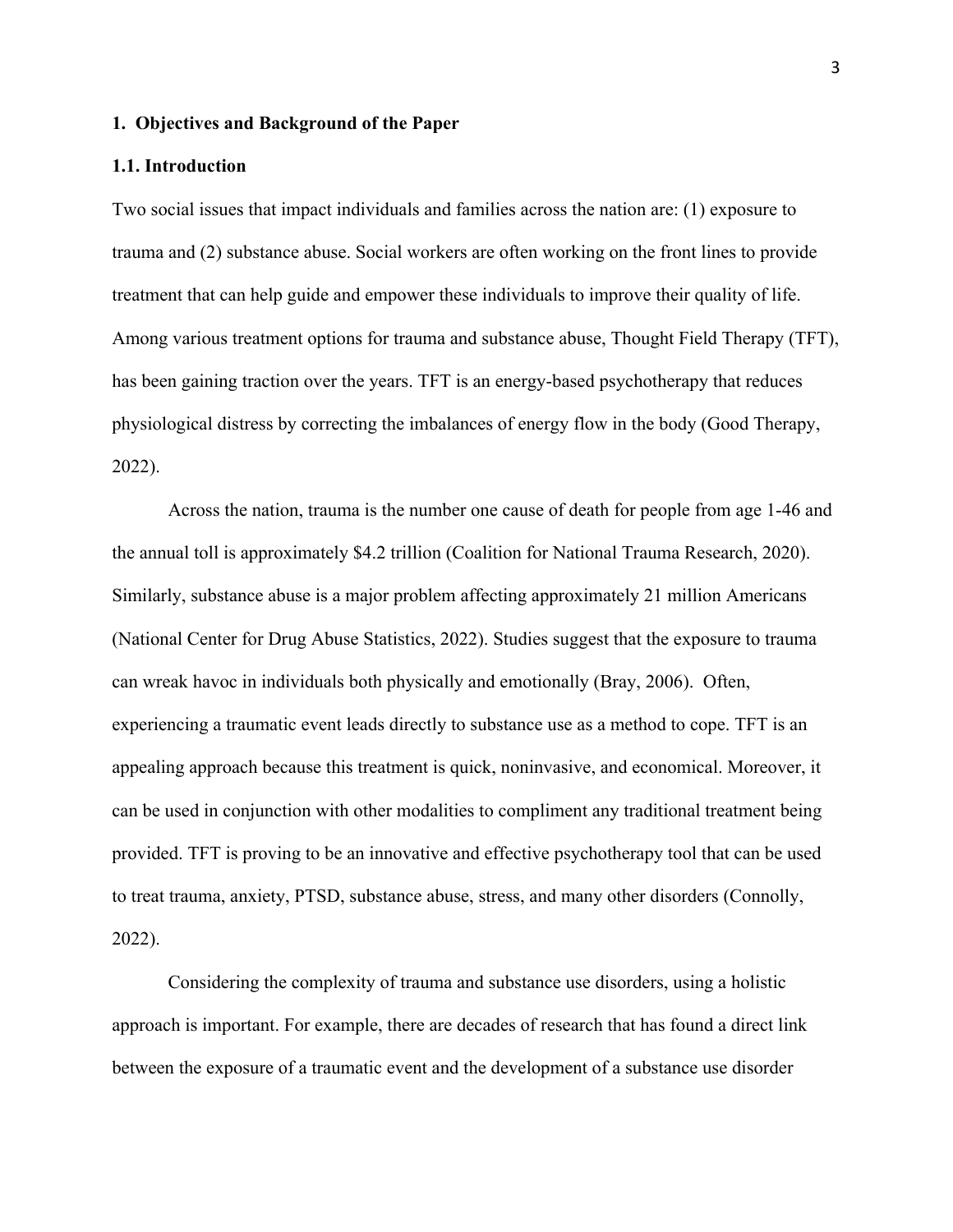(SUD) (Galindo, 2020). Conversely, individuals with a SUD are more likely to experience a traumatic event, leaving individuals in a perpetual cycle of co-occurrence. Traditionally, those who have trauma disorders with a co-occurring SUD have experienced poorer outcomes because previous treatment modalities have focused on one disorder at a time (Galindo, 2020). However, the more we understand the complexities of these disorders, the more we can focus our efforts to create a treatment that addresses the individual holistically, with a recovery mindset and an emphasis on building resiliency.

TFT has been found to be an effective intervention for many disorders. There has been some criticism over the years for the seemingly absurd use of the "tapping" method as it is viewed as an unconventional approach. However, despite the criticism, TFT is still an effective treatment modality evidenced by dramatically and permanently eliminating trauma-based problems for a substantial number of people (Mollon, 2007). The purpose of this research was to compare the subjective levels of distress in patients at SpiritLife, before and after they receive the TFT intervention.

#### **1.2. Literature Review**

#### **1.2.1 Thought Field Therapy (TFT)**

Complementary treatments, such as Thought Field Therapy (TFT), seek health for individuals by balancing mind, body and soul. As American psychologist, Roger Callahan, developed TFT in the 1980's, he found that emotions are correlated with various diseases which are consequences of inadequate flow of the vital force that circulates through precise points in the body (Barraza-Alvarez, 2021). Based from traditional Chinese medicine, similar to acupuncture, once the vital energy system is rebalanced, then one can return to internal and external harmony, balance, and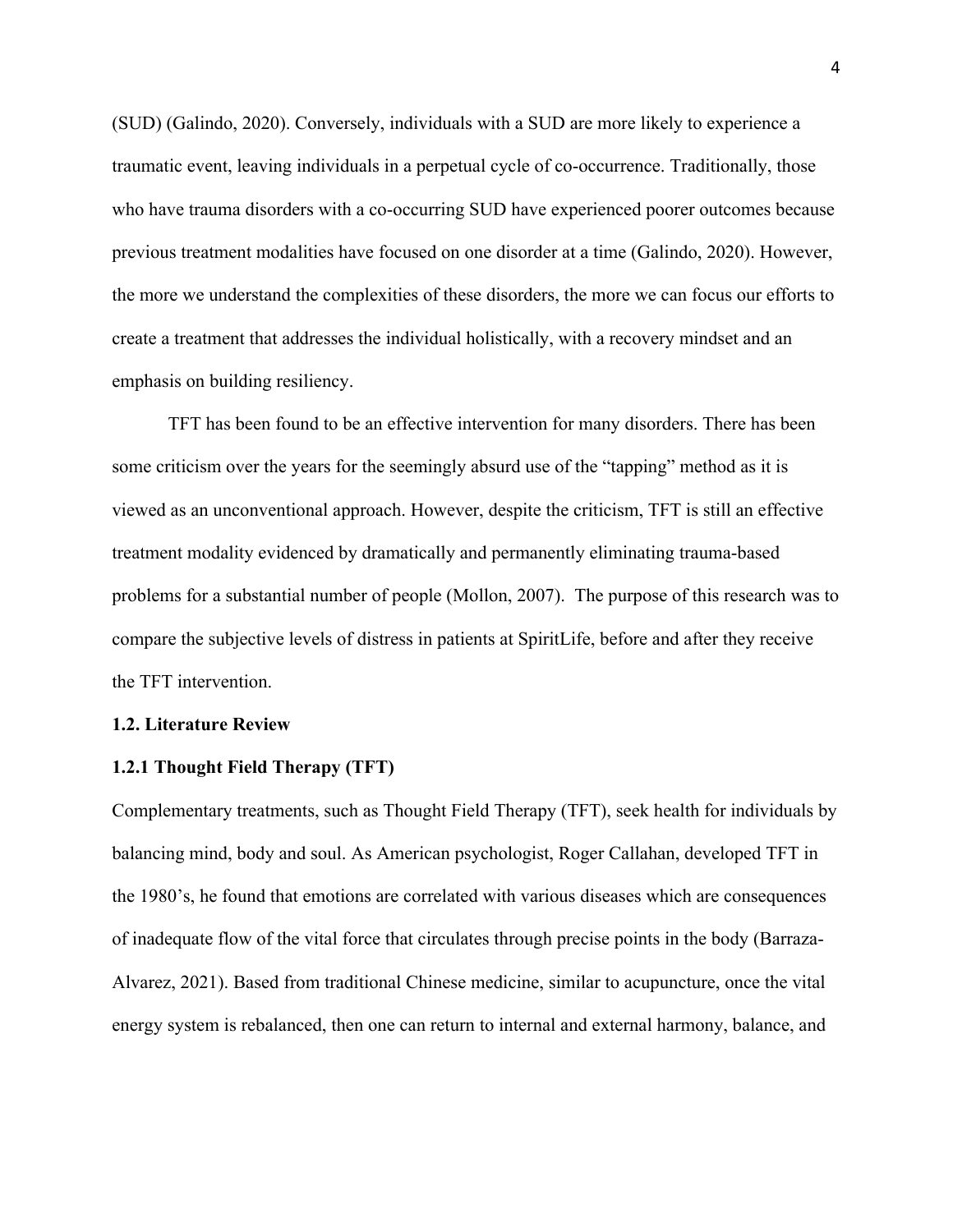overall health (Barraza-Alvarez, 2021). Rebalance is achieved by tapping specific points on the body, using one's fingers, in a unique sequence.

TFT has been determined be a safe, effective, and a culturally adaptable approach for a multitude of disorders. Moreover, TFT can also be used in a variety of settings, including selfhelp, peer-to-peer, and counseling settings (SAMHSA, 2016). Additionally, using TFT for children exposed to trauma has been researched and shows very promising results. The dire psychological and physiological consequences of childhood trauma have been extensively reviewed and reported (Sakai, Oas, & Connolly, 2010). For example, a 2006 study in Rwanda investigated the outcomes of TFT for children survivors of genocide who had PTSD. The study findings showed the effectiveness of TFT, as the children's PTSD symptoms were significantly reduced immediately following the treatment sessions as well as at the one year follow up session (Sakai, Oas, & Connolly, 2010).

One of the first steps in helping those who have experienced traumatic events, requires managing the overwhelming feelings and symptoms of trauma. Some of the most common symptoms of trauma, similar to symptoms of a substance use disorder, include intrusive thoughts, anxiety, mood swings, nightmares, guilt or shame, feeling sad or hopeless, or loss of memory or concentration skills. TFT can end emotional and physical symptoms in a matter of moments (Bray, 2006). Another beneficial aspect of this modality is that it does not require the individual to talk about or re-live the traumatic event. Moreover, there are no apparent side effects, therefore, it will not cause harm. TFT is considered a culturally competent approach and has been translated into fourteen languages (Bray, 2006). TFT fills an important need for cultural openness and sensitivity.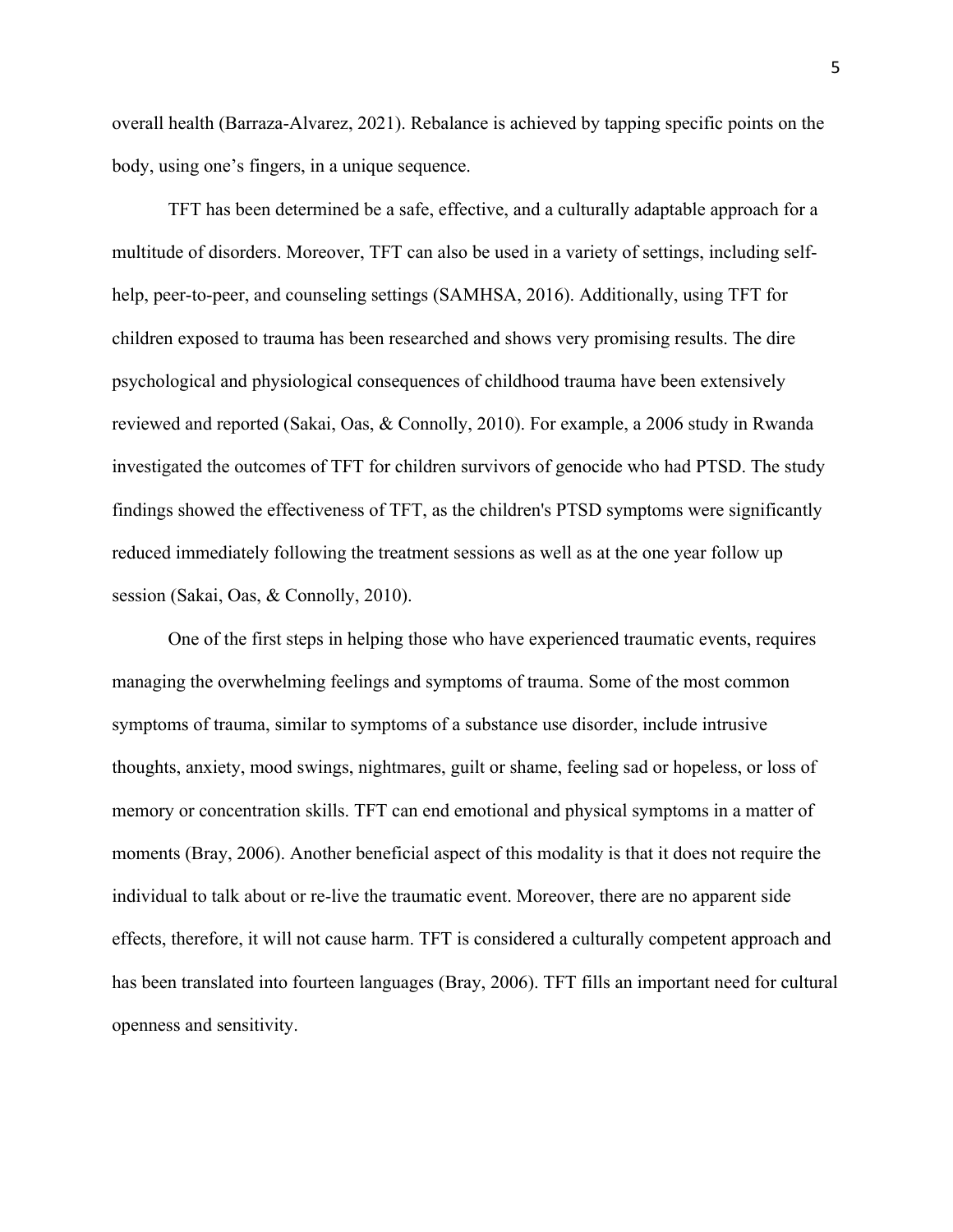TFT has gained recognition in the field of substance abuse treatment. In 2016, TFT was listed for the treatment for PTSD symptoms on the National Registry of Evidence-based Programs and Practices (NREPP) of the US Substance Abuse and Mental Health Services Administration (SAMHSA) (McAninch, 2016). The treatment protocol can be used in various settings and all interventions have met NREPP's criteria for review and have been independently assessed and rated for Quality of Research and Readiness for Dissemination (McAninch, 2016).

#### **1.2.2 TFT as Energy Psychology**

To further promote the efficacy of TFT, an article written by David Feinstein (2021) looked at a database of peer-reviewed journal articles that explored the sub-specialty group known as "energy psychology." This term describes techniques such as self-hypnosis or habituation practices that reprogram the subconscious mind. The term "energy" has long been the subject of skepticism and controversy. Energy psychology is described as an umbrella term for treatment approaches that incorporate an energetic component, including a focus on the body's wellestablished electromagnetic activity and subtle energies described in ancient healing traditions, such as the auras, chakras, or acupuncture meridians (Feinstein, 2021). One of the most popular variations of energy psychology is TFT. This method combines the stimulation of electrochemically-sensitive points on the skin (by tapping or holding them) with either imagining the past trauma or thinking about the stressor (Feinstein, 2021). The points used in these protocols are the same points used in acupuncture. Feinstein's review found empirically supported evidence to suggest the efficacy of energy psychology to reduce symptoms associated with trauma.

The Association for Comprehensive Energy Psychology (ACEP) maintains an up-to-date database for energy psychology and related topics that are listed in indexing services such as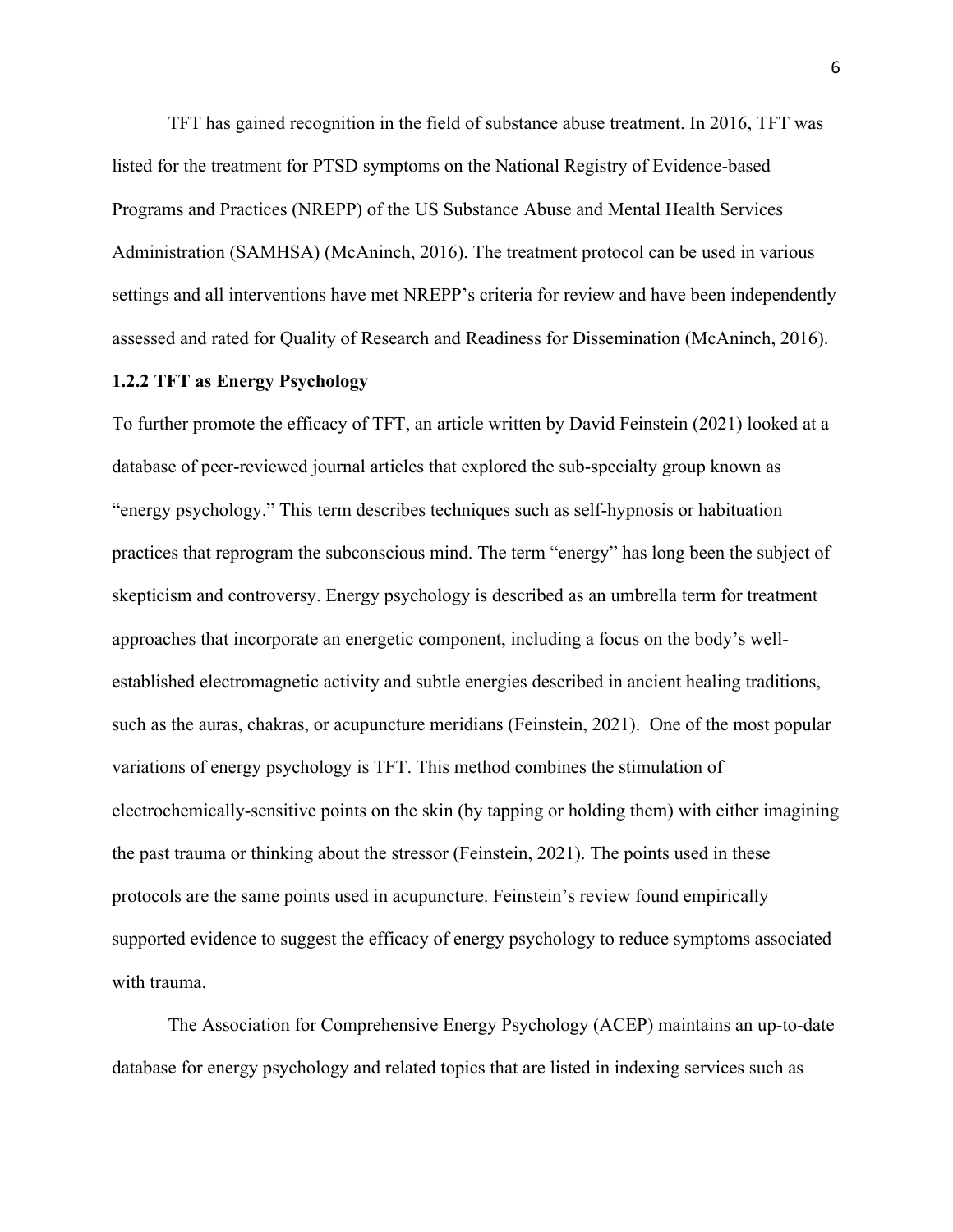PubMed, PsychInfo, and Medline (Feinstein, 2021). According to the website, "as of February 2022, over 70 randomized controlled trials, over 55 pre-post outcome studies, 5 meta-analysis, and 19 systematic reviews have been published in English-speaking, peer-reviewed journals" (ACEP, 2022). Energy psychology is not only evidence-based, but it is also in the top 10% of published research for psychotherapy modalities (ACEP, 2022).

## **1.3. Description of the Host Organization and the Program**

SpiritLife Inc. is an inpatient, 58 bed, drug and alcohol rehabilitation and detox center, in Penn Run, Pennsylvania, that offers short and long-term care (SpiritLife, 2021). The mission of SpiritLife is that "recovery is a process of change through which individuals improve their health and wellness, live self-directed lives, and strive to reach their full potential." During the course of treatment, clients are provided psycho-education on the disease of addiction, learn relapse prevention skills and have access to evidence-based, trauma-informed care. It is the goal of the clinical staff to find a pathway of recovery that works best for each individual. Because there is not a "one size fits all" type of intervention, SpiritLife uses the strategy of exposing clients to a variety of intervention techniques, aimed at treating the whole person: mind, body and spirit. This includes the implementation of several treatment modalities consisting of Clinical Group Therapy, Adventure Track, Spirituality, Meditation, Musicology, and Trauma-Focused Therapy.

One technique that SpiritLife uses to facilitate the natural healing process is Thought Field Therapy (TFT). A specially trained clinician, Jim McAninch, CEAP, CTR, implements this technique with patients to address the co-occurrence of trauma and substance use disorder. This method helps individuals release subconscious beliefs of trauma, through energy kinesiology. The practitioner will first complete a scan of the client's hand or use a voice activated program to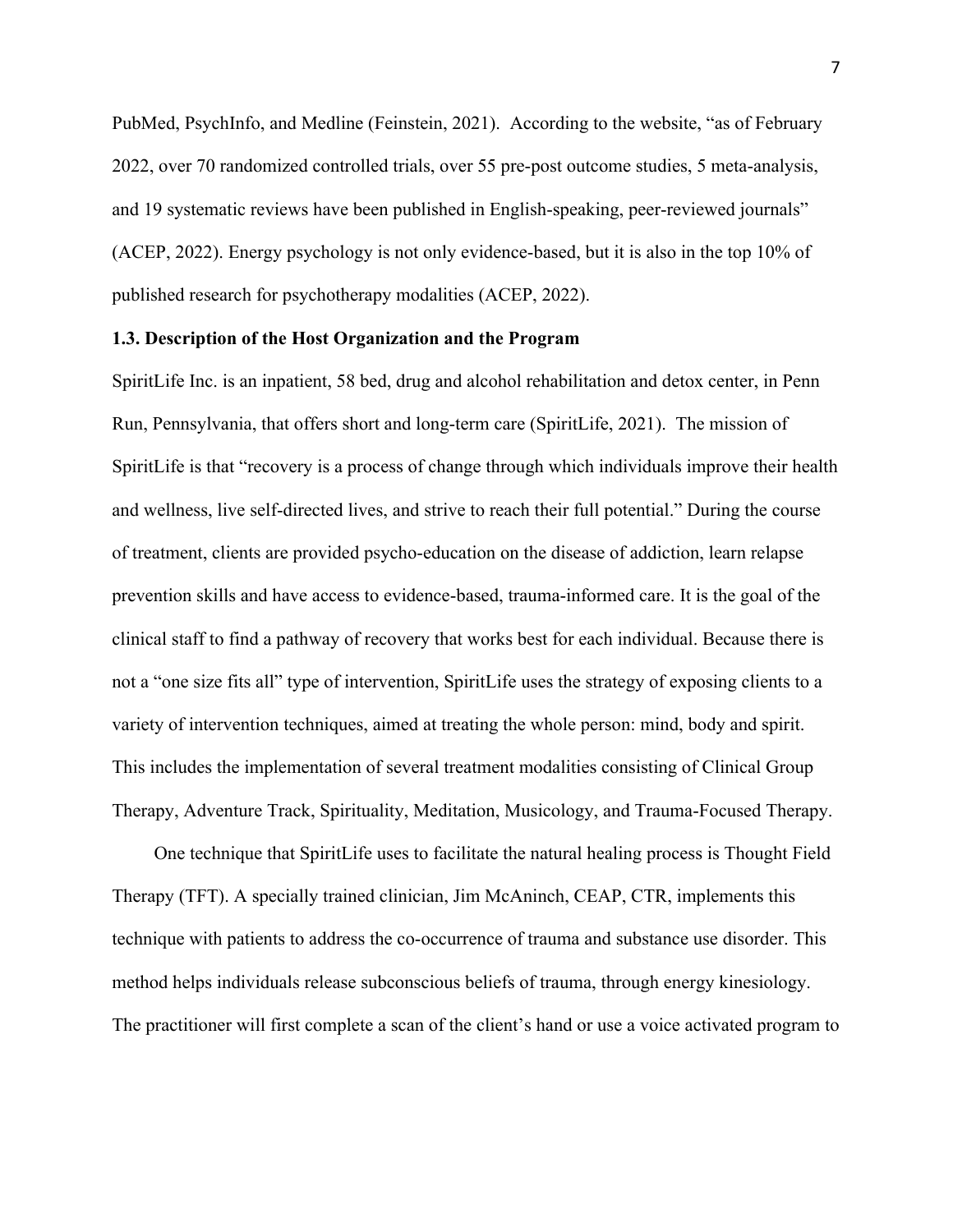assess an individual's energy. Then, he will locate "trapped energy" within the body and use a tapping sequence to release imbalanced energy to improve a person's mental and physical health.

### **1.4. Research Questions**

The purpose of this research study is to answer the question: Is Thought Field Therapy (TFT) an effective intervention to reduce emotional distress related to experiencing trauma in clients diagnosed with a Substance Use Disorder (SUD)? This research project will assess the effectiveness of the TFT intervention, an existing program within SpiritLife Inc., by utilizing a Subjective Unit of Distress Scale (SUDS). Clients will rate their level of distress before and after the intervention. It is hypothesized that the TFT intervention will provide immediate physical and emotional relief from distress that will, in turn, promote health and overall well-being.

## **2. Methods**

#### **2.1. Research design**

This study uses a pre- and post-test design to examine the effectiveness of TFT. The study examines changes in distress level before and after one session of TFT. All participants were provided with one session of TFT. By using the Subjective Unit of Distress Scale, participants' self-reported distress level was measured before and after the session.

## **2.2. Data collection method(s)**

Data was from 32 participants of SpiritLife TFT programs from February 2022 to April 2022. Participants responded to a 11-point distress scale before the TFT session and after the TFT session.

#### **2.3. Sampling technique**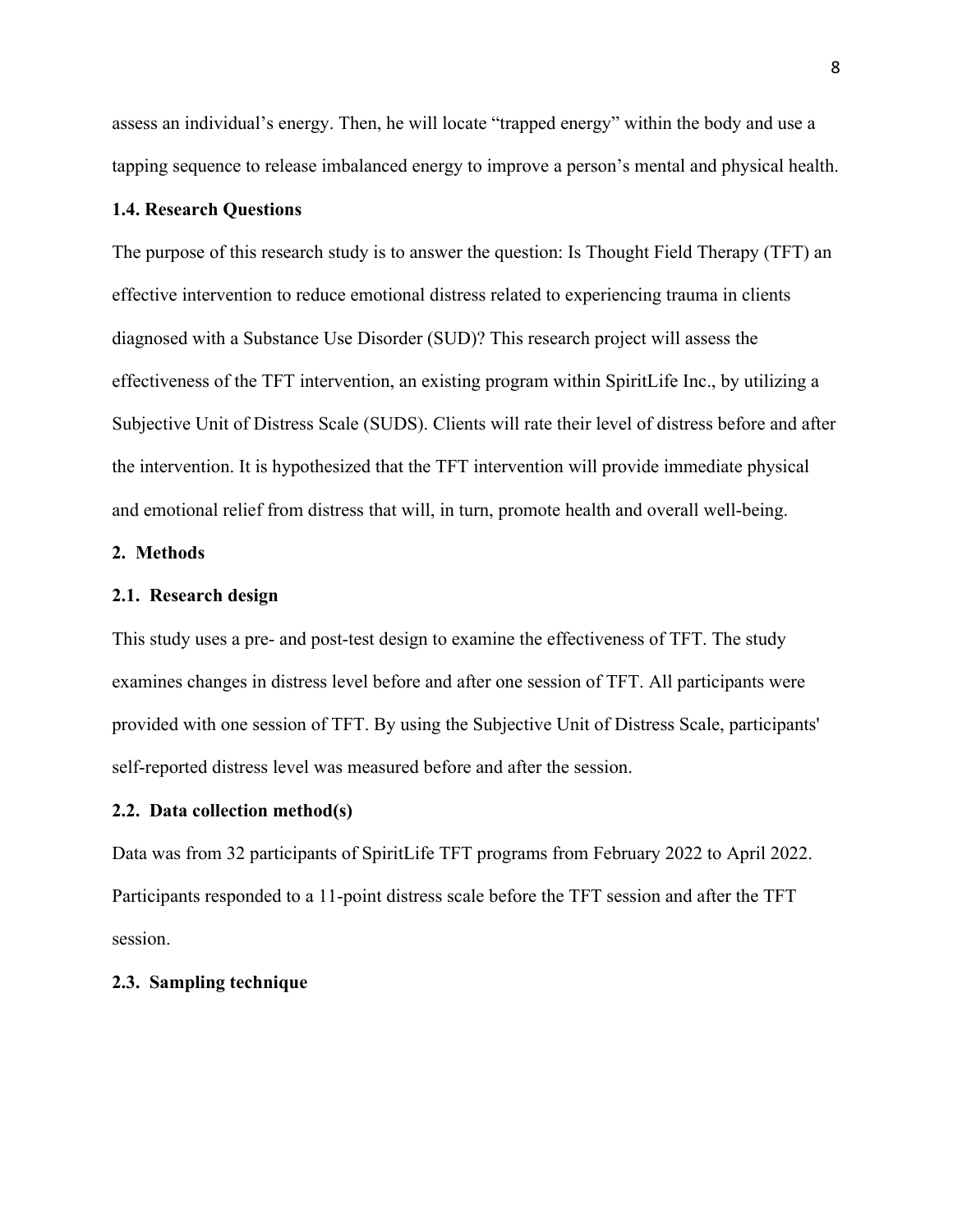Participants were drawn from a single-site inpatient drug and alcohol facility, using convenience sampling, from clients who have been admitted to SpiritLife, diagnosed with a substance use disorder and report a history of trauma.

## **2.4. Instrumentation**

The Subjective Unit of Distress Scale (SUDS) was developed by behavioral therapist, Joseph Wolpe (1969), as an instrument to be used to measure anxiety in exposure-based therapies (Kim, Bae, & Chon Park, 2008). Further study of the validity of SUDS found a strong correlation between initial SUDS scores with the Beck's Depression Inventory (BDI) and State Anxiety Inventory (SAI) in participants (Kim, Bae, & Chon Park, 2008). This indicated that the SUDS rating is related to the patient's current level of depression and anxiety, therefore demonstrating convergent validity.

In the present study, the SUDS will be used to measure the participant's level of distress prior to the intervention and following the intervention. One of the tenants of TFT is to reduce emotional and physical distress, therefore, SUDS is considered a reliable instrument. The validity of the SUDS has been proven in previous studies (Kim, Bae, & Chon Park, 2008). The SUDS scores range from 0 to 10, with the lowest being 0 (no distress/totally relaxed) and the highest being 10 (the most anxiety/distress that one has ever felt) "(See Appendix A)". Although there are few studies to evaluate the validity of SUDS, preliminary studies show positive psychometric properties of the instrument.

#### **2.5. Data Analytic Strategies**

The objective of this research is to determine if TFT is an effective treatment modality for those suffering with symptoms of trauma. Descriptive statistics were used to describe the sample used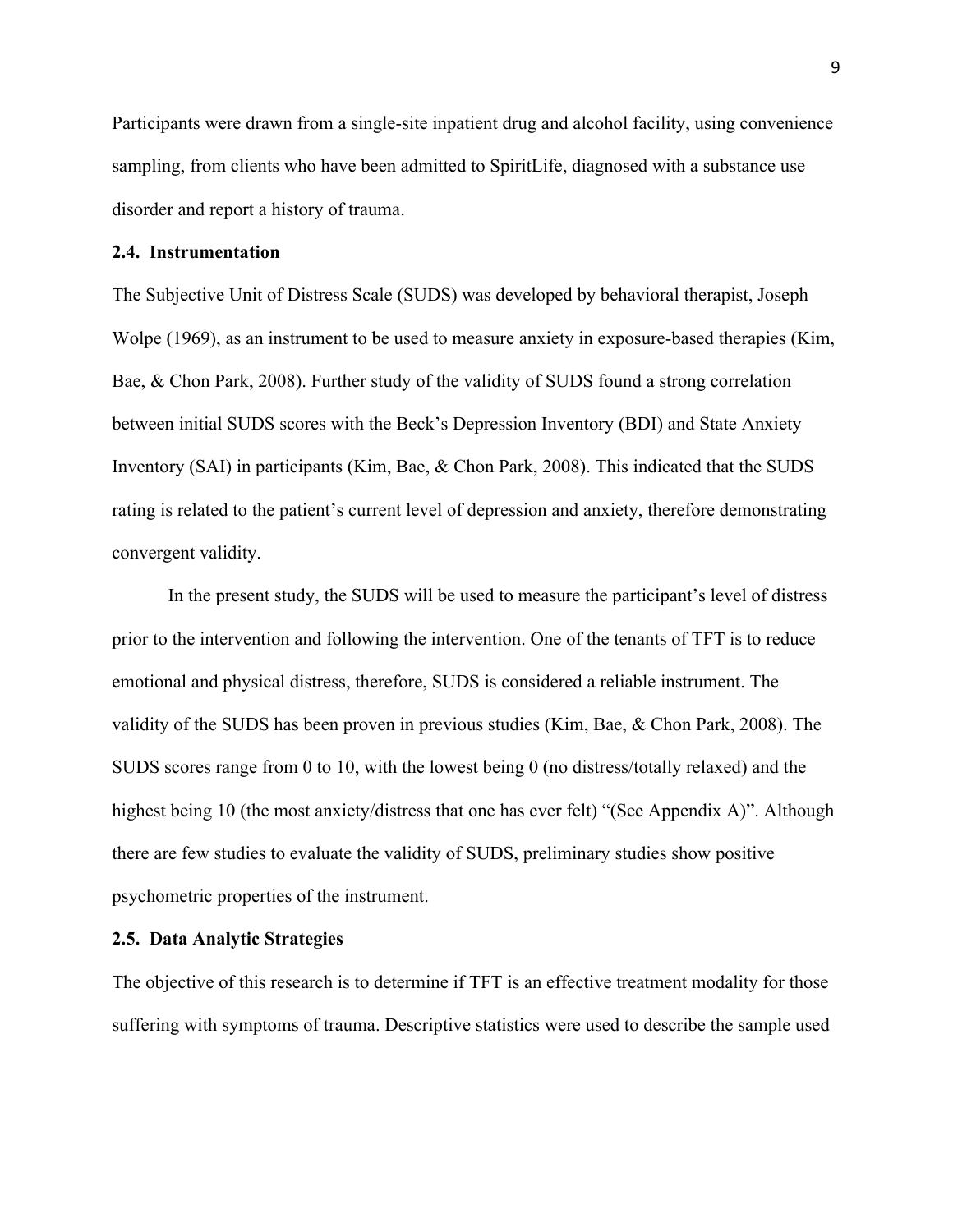in the present study. Data was analyzed using SPSS, version 26, for descriptive statistics and paired T-Test results.

## **3. Findings**

## **3.1. Description of the Sample**

The findings of this study demonstrate the opinions of 37 clients at SpiritLife Inc., a drug and alcohol treatment program, who received the TFT intervention. In total, 17 respondents (45.9%) are male and 20 respondents (54.1%) are female. The mean (40.5%) age of respondents are 27- 38. All participants have been diagnosed with a substance use disorder and reported at least one traumatic event that has caused physical or emotional symptoms of stress. After the intervention, all participants reported a decrease in symptoms of distress.

*Table 1 – Descriptve Statistics*

| <b>DESCRIPTIVE ORAISHUS</b> |    |                |                |      |                |  |  |
|-----------------------------|----|----------------|----------------|------|----------------|--|--|
|                             | N  | <b>Minimum</b> | <b>Maximum</b> | Mean | Std. Deviation |  |  |
| Pre-Intervention            | 37 | 8              | 10             | 9.38 | .681           |  |  |
| Post-Intervention           | 37 |                | 5              | 1.92 | 1.754          |  |  |
| Gender                      | 37 |                |                | .54  | .505           |  |  |
| Age                         | 37 |                | 3              | 1.00 | .882           |  |  |
| Valid N (listwise)          | 37 |                |                |      |                |  |  |

## **Descriptive Statistics**

#### **3.2. Findings**

There is a significant average difference between pre-test and post-test SUDS scores. The 37 clients who received TFT reported a significant reduction in distress post-intervention. The mean pre-test SUDS score was 9, meaning clients reported, on average, feeling extremely anxious/distressed prior to the intervention. Conversely, the mean post-test SUDS score was 2, meaning clients reported, on average, feeling alert, awake, and very little distress immediately following the intervention.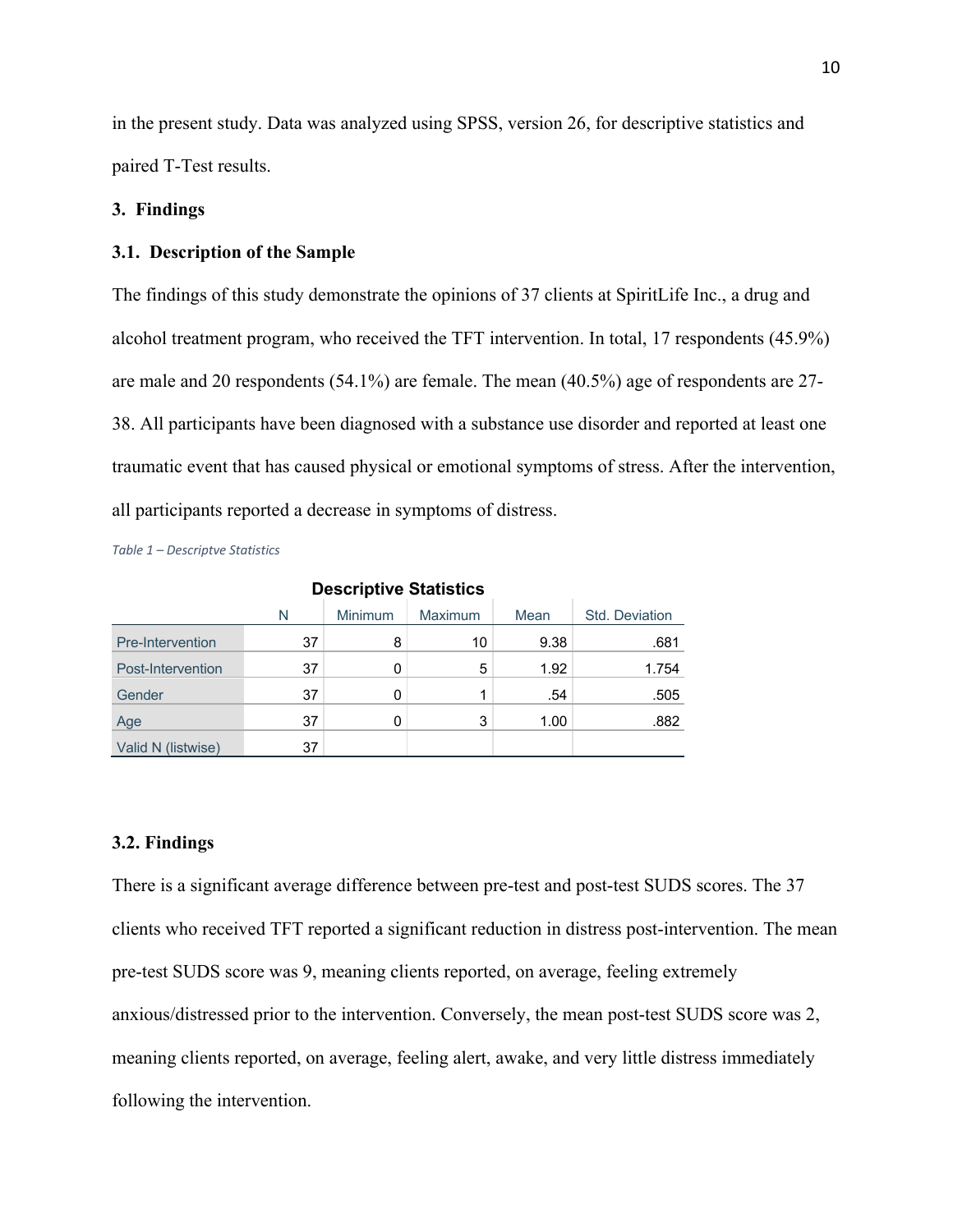All participants reported a decrease in their level of distress. Some participants claimed that TFT provided immediate relief from suffering that they have been struggling with for years. They reported the following:

- "I originally rated my distress at a ten. I felt trauma first when I was two years old and that has lived within me until now. There was internal conflict that I couldn't ever get over. After my session with Jim, I felt extremely relieved and I found it very helpful."
- "My anxiety was at a 10, I had resentment from a past relationship and ongoing issues around my parents' divorce. After my session with Jim, I felt extremely relieved. I would recommend these sessions to others."
- "I'd say my distress was about a 9. I felt like I had no closure from the death of my boyfriend and I've been angry at his mother. I also have anger at my own mother for having no relationship and feeling like she never really wanted me. After the session, I felt fairly relieved. It was definitely helpful."

|        |                    |       |                |                           | <b>Paired Samples Test</b> |                            |        |    |                 |
|--------|--------------------|-------|----------------|---------------------------|----------------------------|----------------------------|--------|----|-----------------|
|        |                    |       |                | <b>Paired Differences</b> |                            |                            |        |    |                 |
|        |                    |       |                |                           |                            | 95% Confidence Interval of |        |    |                 |
|        |                    |       |                | Std. Error                |                            | the Difference             |        |    |                 |
|        |                    | Mean  | Std. Deviation | Mean                      | Lower                      | Upper                      |        | df | Sig. (2-tailed) |
| Pair 1 | pretest - posttest | 7.459 | 2.022          | .332                      | 6.785                      | 8.134                      | 22.440 | 36 | .000            |

#### *Table 2 – Paired Samples Test*

# **Paired Samples Test**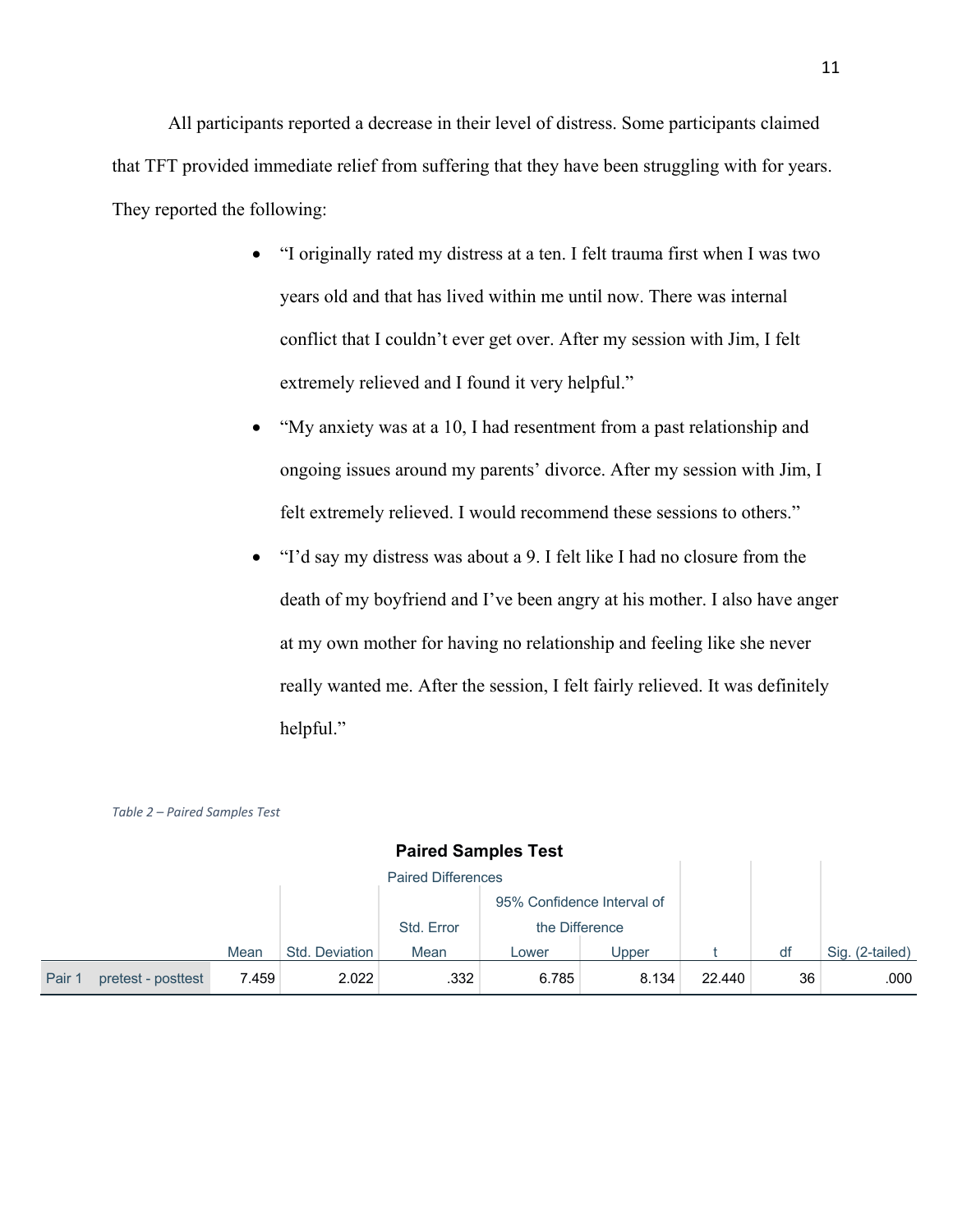#### **4. Discussion**

The purpose of this research study was to answer the question: Is Thought Field Therapy (TFT) an effective intervention to reduce emotional distress related to experiencing trauma in clients diagnosed with a Substance Use Disorder (SUD)? The results indicate that following one session of TFT, client's levels of distress decreased significantly. The most significant finding is that 100% of all participants had a reduction in symptoms. This proves that TFT serves as an effective and safe therapeutic tool to reduce negative emotions associated with past traumas and ongoing life challenges.

It is common knowledge that traditional psychotherapy takes time and does not produce therapeutic results rapidly. This could be an indication that true psychological change takes extensive time and effort, or, it could be that therapies based on those traditional notions are not efficiently treating the whole person. Based on this research, it appears that TFT does not need to be a complete alternative to more traditional cognitive-behavioral or psychodynamic approaches, but rather be integrated. By working with the body's own ability to encode and release emotional information, TFT can be that missing piece that vastly enhances the effectiveness of psychotherapy.

#### **4.1. Limitations**

This study has some limitations. First, this research did not complete follow up to determine if the improvements remined in the long-term. Furthermore, there were no comparison groups to compare those who received TFT with those who did not. Finally, given the multiple therapeutic modalities offered at SpiritLife Inc., it can not be determined that TFT is the sole reason for the significant reduction in symptoms.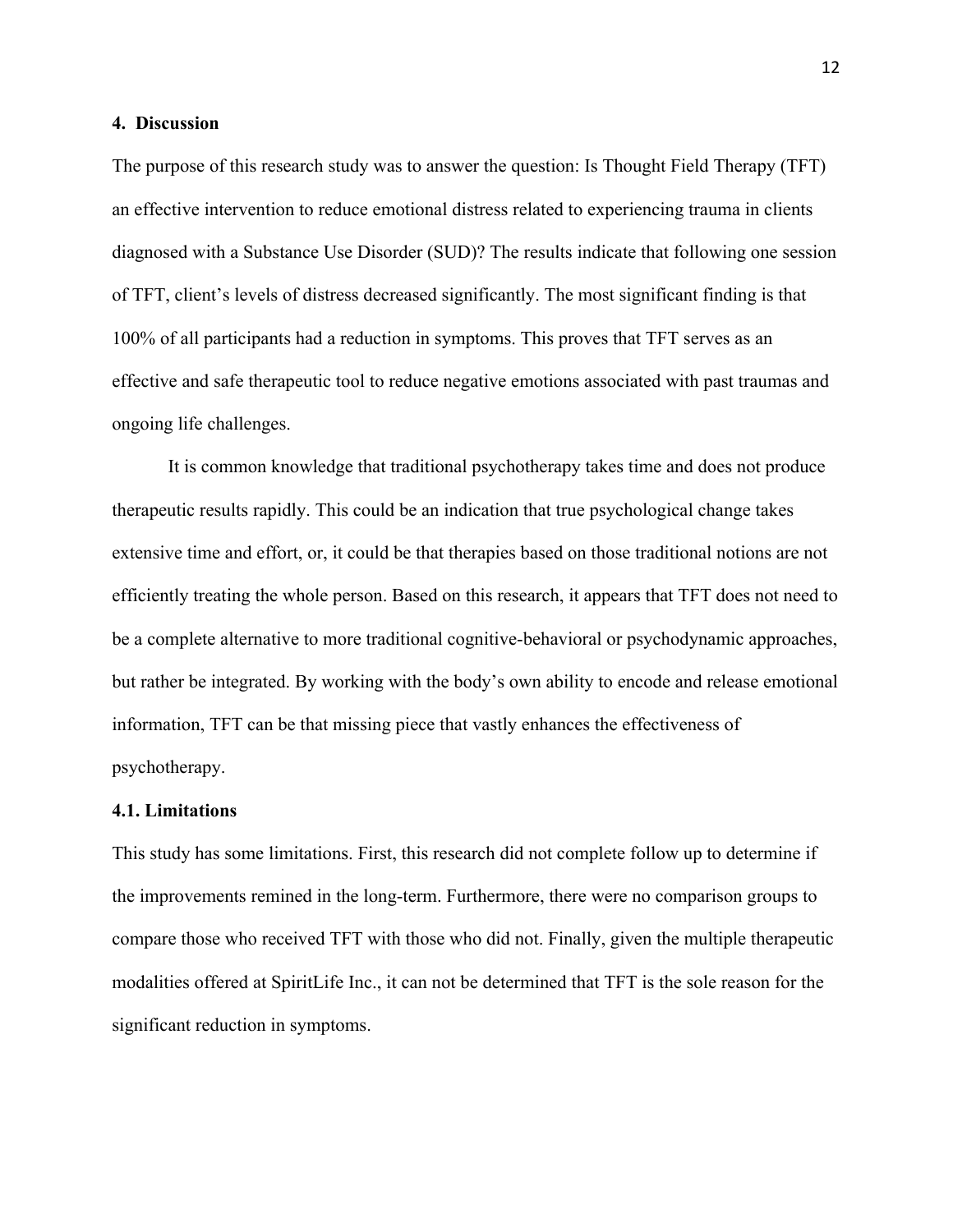#### **4.2. Implications**

Many critics scrutinize the lack of sound empirical evidence demonstrating the validity of TFT. Although TFT has been beneficial for many people, it may not work for everyone. Some critics suggest that people could experience the placebo effect, having high expectations and thinking the treatment is working, when really it isn't. The subjective reports of those who have participated in treatment could give a false sense of hope for others. Additionally, the procedure of TFT includes some physical contact between the practitioner and the client, so those who have a certain history of trauma may be uncomfortable with this procedure.

#### **4.3. Conclusion**

In conclusion, it appears that TFT can effectively and efficiently reduce the perceived intensity of distress and improve physiological symptoms from a single counseling session. These findings are consistent with the multitude of anecdotal clinician and client reports regarding the immediate impact of TFT. The hope is for this research, along with future studies that will follow, for practitioners to embrace TFT as a viable modality worthy of learning and implementing in everyday practice.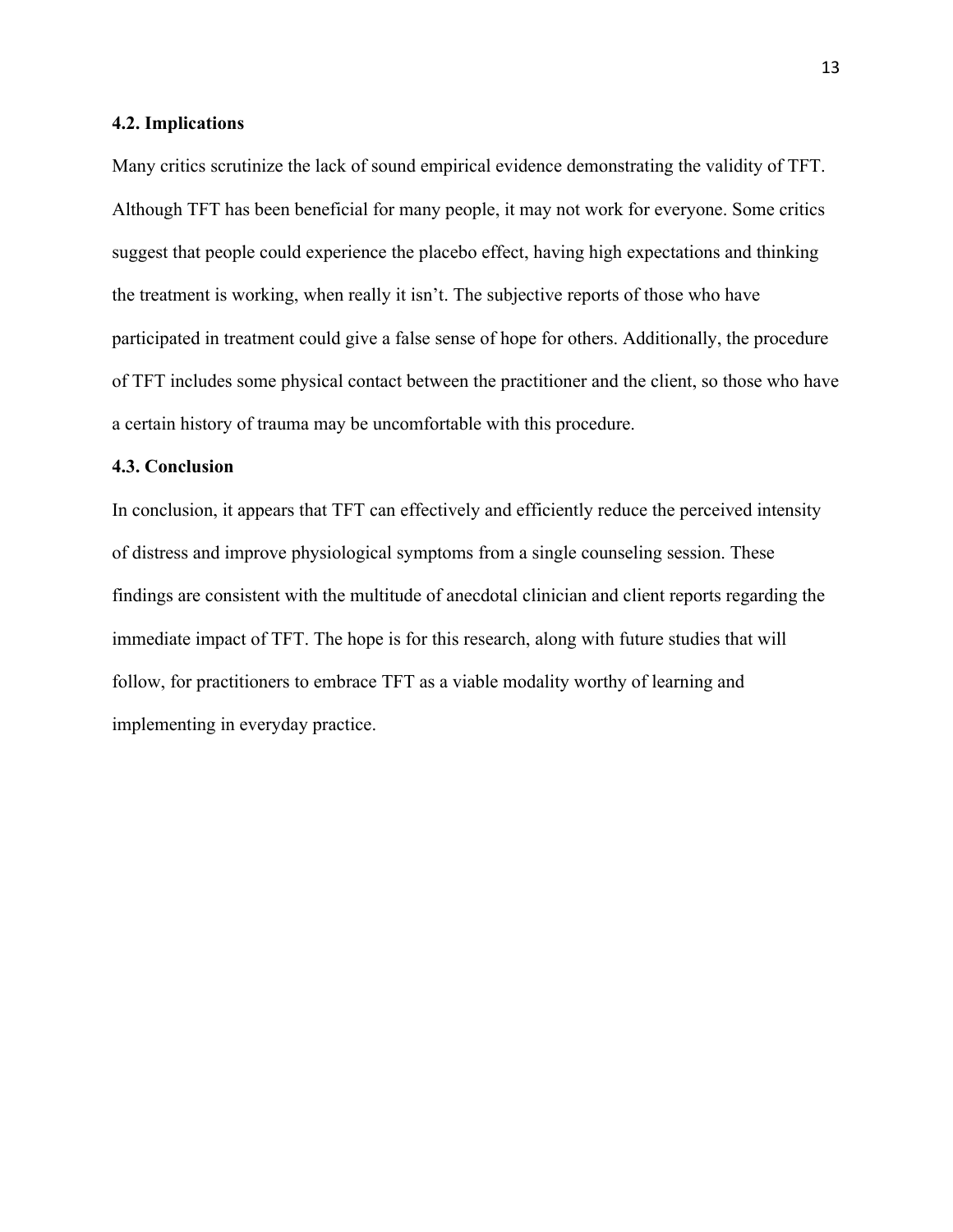#### **References**

- (2022, April 1). Retrieved from Good Therapy: http://www.goodtherapy.org/learn-abouttherapy/types/thought-field-therapy
- ACEP. (2022, February). *Energy Psychology Research*. Retrieved from Association for Comprehensive Energy Psychology: https://www.energypsych.org/researchdb8c71b7
- Barraza-Alvarez, F. V. (2021). Callahan's though field therapy in the management of emotions associated with stress. *World Journal of Biology Pharmacy and Health Sciences*, 60-68.
- Bray, R. L. (2006). Thought Field Therapy: Working through traumatic stress without the overwhelming responses. *Trauma Treatment Techniques: Innovative Trends*, 103-123.
- Coalition for National Trauma Research. (2020, March 9). *Trauma Statistics and Facts*. Retrieved from CNTR: http://www.nattrauma.org
- Connolly, S. (2022, March 10). *TFT Tapping Therapy*. Retrieved from Thought Field Therapy: http://www.thoughtfieldtherapy.net
- Delker, B. C., & Freyd, J. J. (2014). From betrayal to the bottle: Investigating possible pathways from trauma to problematic substance use. *Journal of Traumatic Stress*, 576-584.
- Feinstein, D. (2021). Six empirically-supported premises about energy psychology: Mounting evidence for a controversial therapy. *Advances*, 17-30.
- Galindo, N. (2020, September 30). *Relias*. Retrieved from The Connection Between Substance Use and Trauma: http://www.relais.com/blog/connection-substance-use-and-trauma
- Kim, D., Bae, H., & Chon Park, Y. (2008). Validity of the Subjective Units of Disturbance Scale in EMDR. *Journal of EMDR Practice and Research*, 57-62.
- McAninch, J. (2016). Helping the 911 dispatchers with Though Field Therapy. *The International Journal of Healing and Caring*, 1-16.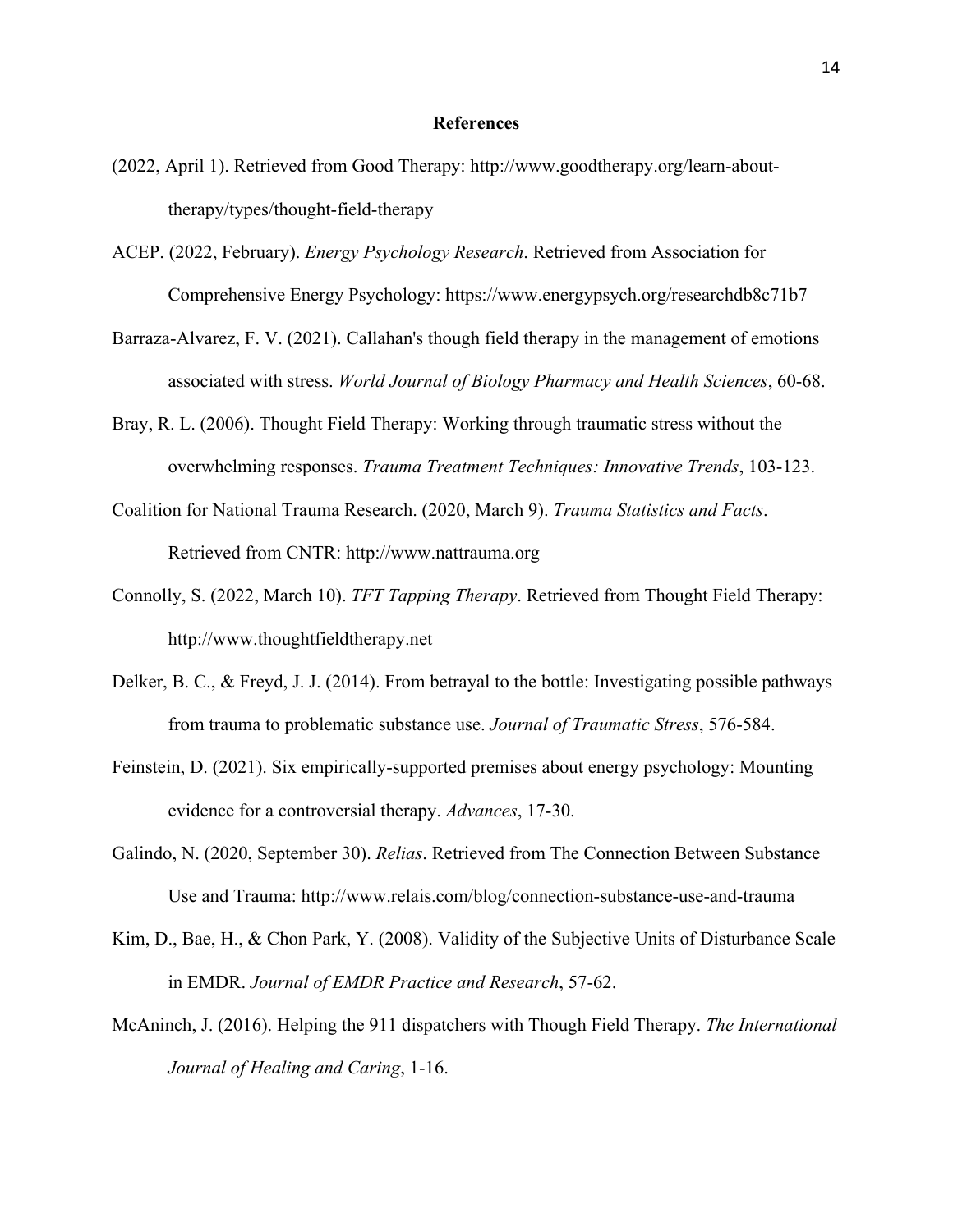- Mollon, P. (2007). Thought Field Therapy and its derivatives: Rapid relief of mental health problems through tapping on the body. *Primary Care and Community Psychiatry*, 123- 127.
- Morgan, O. (2009). Thoughts on the interaction of trauma, addiction, and spirituality. *Journal of Addictions and Offender Counseling*, 5-15.
- *National Center for Drug Abuse Statistics*. (2022, April 8). Retrieved from NCDAS: http://www.drugabusestatistics.org
- *National Center for Health Statistics*. (2022, April 7). Retrieved from CDC: http://www.cdc.gov/nchs/fastats/drug-use-illicit.htm
- Sakai, C. E., Oas, P., & Connolly, S. M. (2010). Treatment of PTSD in Rwandan child genocide survivors using thought field therapy . *International Journal of Emergency Mental Health*, 41-50.
- SAMHSA. (2016, January 30). *Thought Field Therapy for the Treatment of Post-Traumatic Stress Symptoms*. Retrieved from SAMHSA: http://www.samhsa.gov
- *SpiritLife*. (2021, February 19). Retrieved from SpiritLife: http://www.spiritlifeinc.org The Energy of Energy Psychology. (2022, January 9). pp. 1-29.